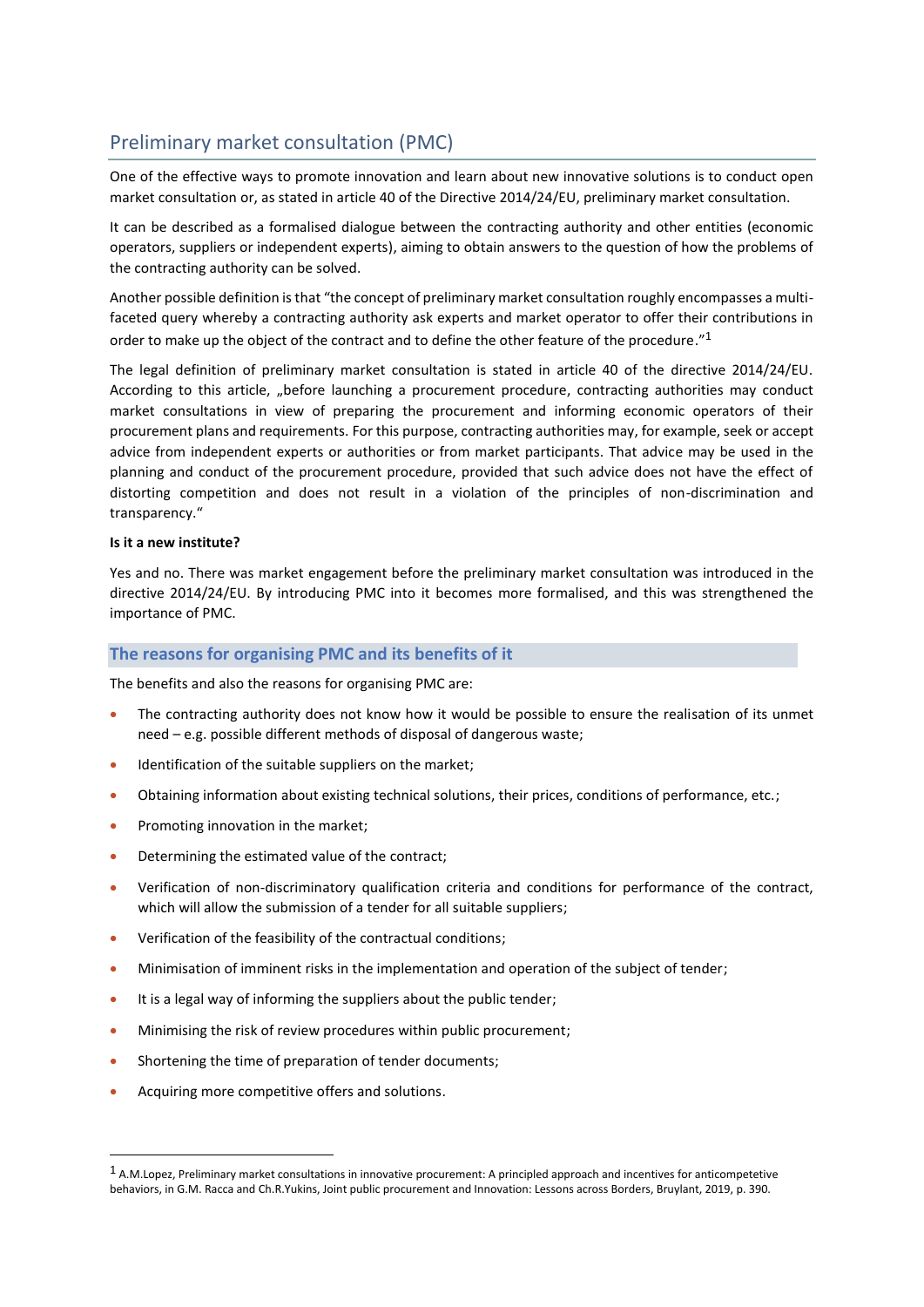This white paper "**Lessons learned on legal aspects**" <sup>2</sup> from the project **PPI4HPC** concludes that market consultations have several benefits such as:

- for technical aspects:
	- o Help in reviewing common and lot-specific requirements;
	- o Identification of collaborative developments which, on top of existing products, can implement technology goals defined by the technology team;
	- o Improvement of definition and clarification of ambiguous requirements;
- for legal and procedure aspects:
	- $\circ$  Means to organise the procurement procedure: dematerialised procedure or full paper procedure;
	- o Conflict of laws during the procurement procedure;
	- o Subcontracting;
	- o Clarification on the application form;
	- o Language;
	- o Analysis of candidates' applications (qualification).

## **What are the benefits for suppliers?**

It is not only the contracting authority that benefits from conducting PMC. The suppliers can also benefit from participating in PMC, and these benefits can overcome costs that they may have with participating.

Suppliers can benefit from PMC in the following ways:

- A better understanding of the situation and problems of the contracting authority;
- A legal way how to "influence" the preparation of the tender:
- The opportunity to present innovations, ideas, thoughts;
- The possibility to draw attention to discriminatory conditions without the need to use the review procedure;
- Faster decision-making whether the given supplier is interested in the given tender and whether it is, therefore, important to further deal with the prepared public tender;
- To be able to better plan over time the efforts of companies (anticipation in terms of human resources, materials) and to propose more accurate offers.

### **How to organise PMC?**

There are several ways to organise preliminary market consultations, for example, "physical and online meetings or questionnaires. Presentations and testing of samples allowing end-users to verify the suitability of the proposed solutions in real-life conditions can complement these meetings. Less conventional methods, such as competitions, hackathons, idea markets or category innovation roadmaps can be considered."<sup>3</sup> What should always be kept in mind when organising a preliminary market consultation is **that the process must comply with the principles of equal treatment, non-discrimination and transparency stated in the directive 2014/24/EU.**

## **Steps to follow when conducting PMC**

1) PMC preparation

<sup>2</sup> E. Brunel, P. Alberigo, J. Bartolome, D. Pleiter, F. Robin: PPI4HPC white paper "Lessons learned on legal aspects", Oct. 2020:, available at https://ppi4hpc.eu/sites/default/files/public/file-uploads/PPI4HPC\_white\_paper\_2\_0.pdf

 $^3$  EC Guidance Notice on Innovation Procurement, p. 31, available at: https://ec.europa.eu/digital-single-market/en/news/commissionnotice-guidance-innovation-procurement-available-now-all-eu-languages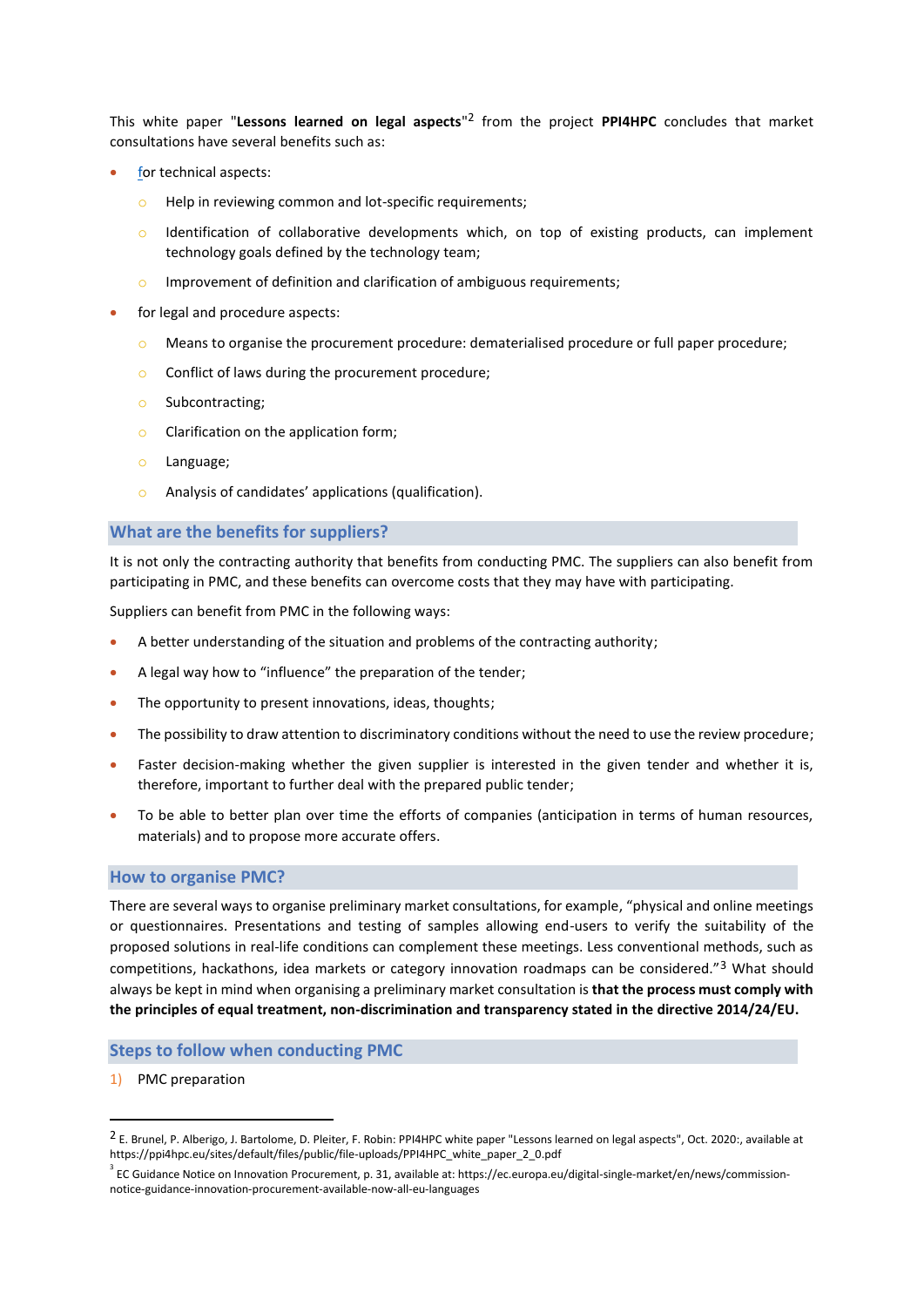- 2) Announcement of PMC
- 3) Registration of PMC participants
- 4) Sending documents about PMC to participants
- 5) Participants send responses to the contracting authority
- 6) Meeting and discussion with PMC participant
- 7) Assessment of participants' responses
- 8) Finalisation of the description of the subject of the tender
- 9) Documentation from PMC

#### **PMC PREPARATION**

- Start by communicating with end-user regarding their need (unmet need);
- Define the aim and goal of PMC;
- Decide on how PMC is managed are there going to be individual consultations with the suppliers or one joined meeting;
- Share with other departments that may have the exact needs the idea of organising a PMC;
- Nominate one contact point and have clear rules about information flow;
- Choose the members who will carry out the consultation and assign them specific roles regarding interactions with suppliers;
- Instruct the members who are there for the technical part that it is crucial to provide all information in some manner to all participants. It is important to secure that the process complies with the principles of equal treatment, non-discrimination and transparency stated in the directive 2014/24/EU;
- Prepare documents for the announcement of the PMC description of the subject of the tender, application form, prior notice.

#### **ANNOUNCEMENT OF PMC**

- Publication of a preliminary notice in the official journal of EU is a recommended practice. You can also advertise by publishing on the web of contracting authority.
- The preliminary notice contains basic information about what the PMC is, how to participate and who can participate.
- After publishing the notice, you should publish the documents through the e-procurement system that is contracting authority. Documents that should be published are the application form, description of the tender subject, etc.
- The CA can send an invitation to participate to potential participants after the publication of the notice.

#### **REGISTRATION OF PARTICIPANTS**

- They can register by sending the completed form based on the received invitation from the CA, or they could learn about PMC from the preliminary notice.
- The application form should contain: Contact details, identification of the contact person, consent to the processing of the data and consent to the making of the record
- One contact person maintains the list of the participants at the CA.

#### **SENDING DOCUMENTS ABOUT PMC TO PARTICIPANTS**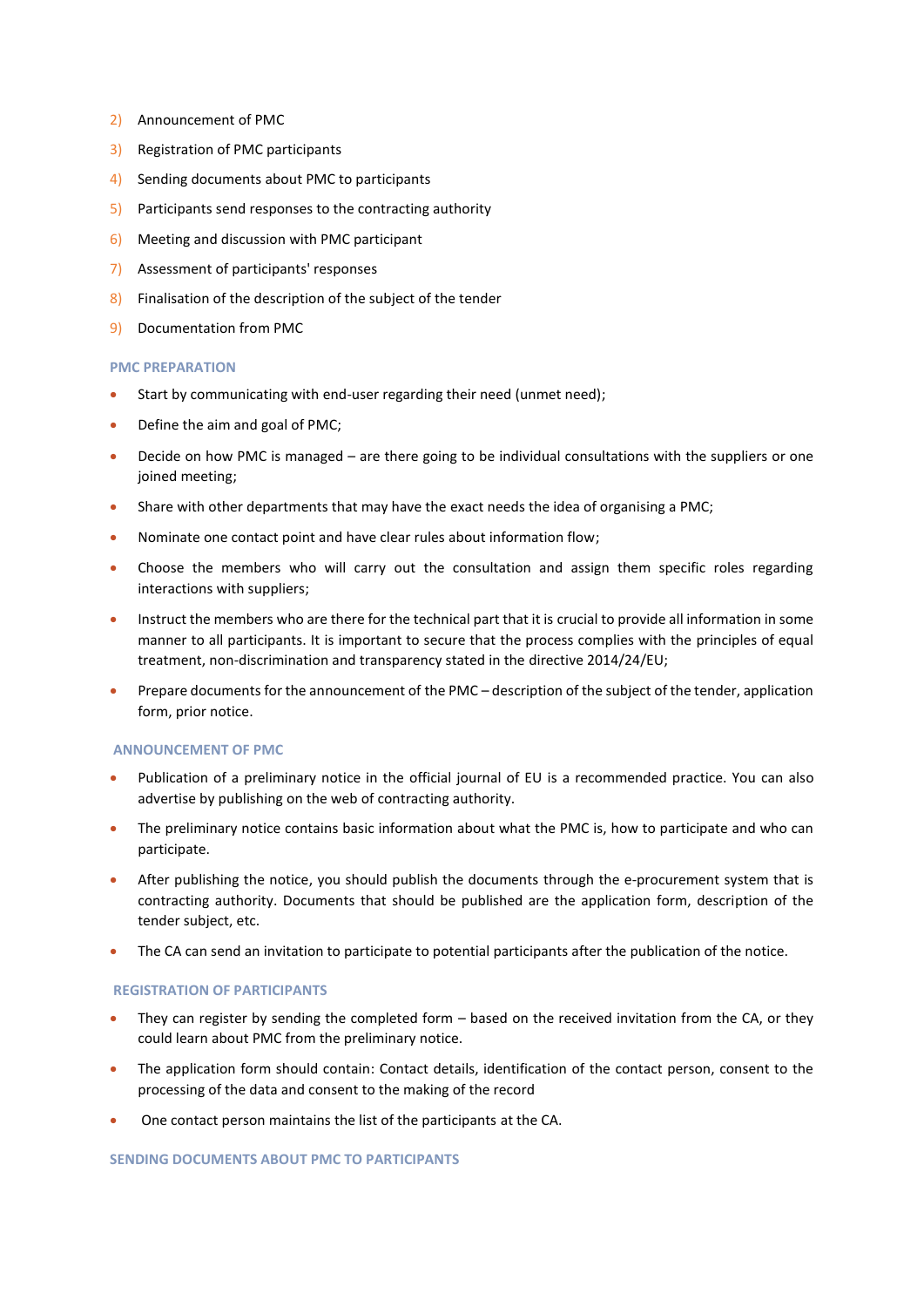- After participants registered to PMC, the CA sends a description of the subject of the PMC, or a questionnaire/the survey directly to the registered participants
- Several questions could be in the questionnaire, and it depends on the aim of the PMC. For example, the questionnaire can contain questions like this:
	- o How can supplier fulfil the unmet need the CA has?
	- $\circ$  Are there other ways to solve the problems of the CA than the traditional one?
	- $\circ$  Is it possible to submit a tender based on the information about the subject of the tender provided?
	- $\circ$  If the answer to the above question is no, then what other documents and information are needed?
	- $\circ$  Is there an entity in the relevant market (EU) that could provide or deliver the entire subject of the contract?
	- $\circ$  In the case of services, what experts should be participating in providing services, what experience or certificates should they have?
	- $\circ$  What cooperation would be required from the CA when providing the subject of the contract?
	- $\circ$  Do you identify any legal or financial risks that could arise from the execution of the contract? If yes, do you have ideas on how it could be mitigated? (This would help identify the associated risks in advance and see how companies anticipate possible difficulties and prevent them in the future contract.
	- $\circ$  What would be the earliest time when can suppliers start with providing the services or the effective date of the contract?
	- o What is the delivery time of the products?
	- o How many days do you need to submit an offer?
	- o What is the estimated total price for the subject of the contract?
- The CA should state the deadline for sending answers or additional questions. The deadline should be reasonable but can also be extended.
- The questionnaire can be published through an e-procurement system.

#### **PARTICIPANTS SEND RESPONSES TO THE CONTRACTING AUTHORITY**

- It is advisable to have a structured questionnaire because then there will be structured answers.
- Participants have the costs of participating in PMC, but on the other hand, they have an opportunity to stir the subject of the tender legally. By participating, they are rewarding the CA the willingness to open the competition.
- Participants have the opportunity to present their solutions and can also modify the subject of the contract.

#### **MEETING AND DISCUSSION WITH PMC PARTICIPANT**

- There does not have to be in every case meeting with participants. When it comes to the more straightforward subject of tender, PMC may also be conducted in writing, for example, in the survey forms.
- In the case of a pandemic situation, the meeting shall be held online. It is also the case when there are participants from different countries.
- It is crucial to have a recording from the meeting video or at least audio.
- Preparation for the meeting is crucial. The CA must moderate the session in a well-structured form. Discussion is welcome, but it should be regulated.
- The meeting can be, for example, done in this way: The CA goes through the questionnaire and asks the participants if there are any questions. Then the CA provides additional explanation.